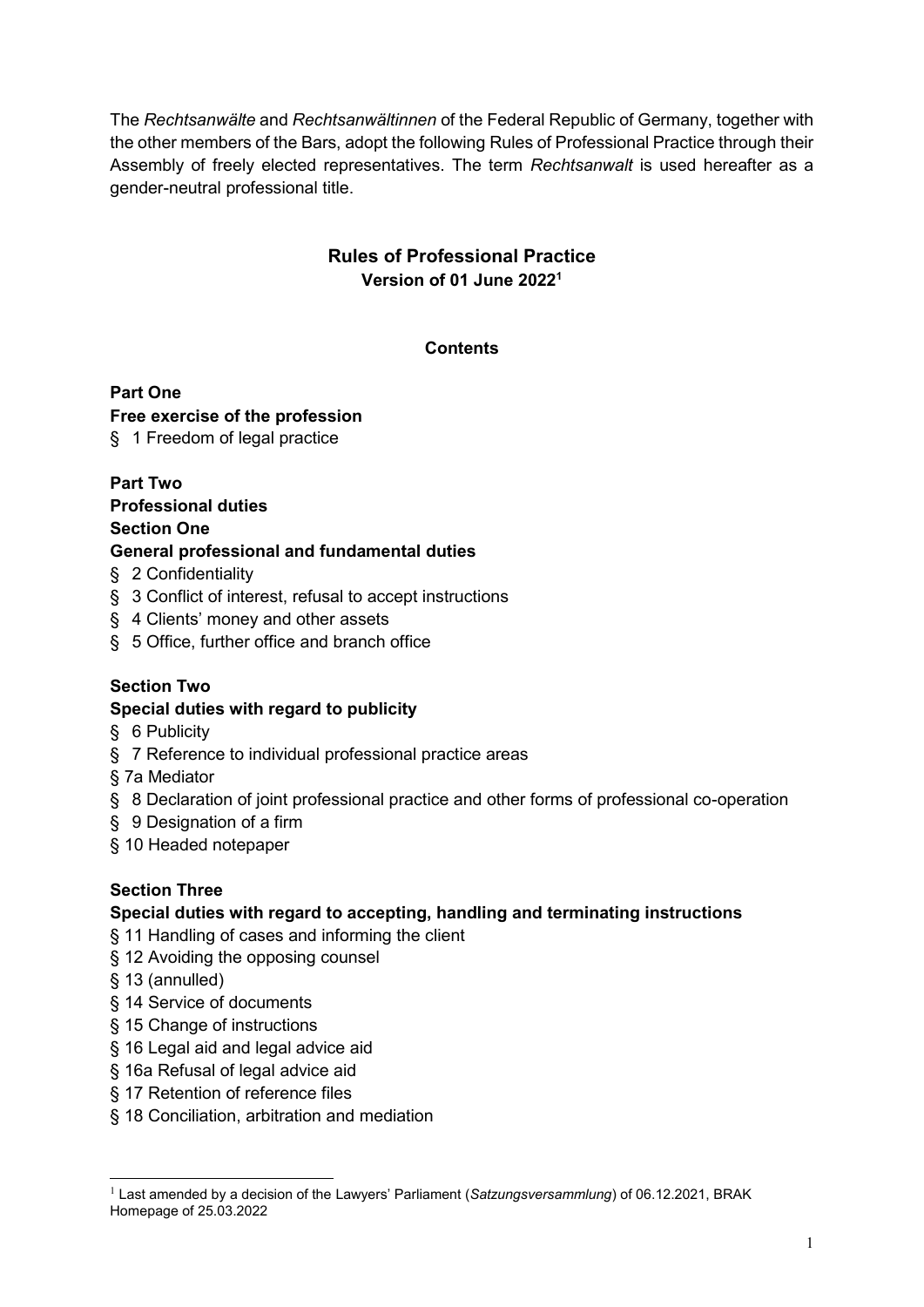# **Section Four**

#### **Special duties regarding the courts and authorities**

§ 19 Inspection of files

§ 20 Professional attire

## **Section Five**

#### **Special duties with regard to fee arrangements and billing**

§ 21 Fee arrangements

§ 22 Fee sharing

§ 23 Billing

#### **Section Six**

#### **Special duties with regard to the Bar, its members and staff**

- § 24 Duties towards the Bar
- § 25 Complaints about colleagues
- § 26 Employment of *Rechtsanwälte* and other staff
- § 27 Participation of third parties
- § 28 Apprenticeships

#### **Section Seven**

#### **Special duties with regard to cross-border activities**

§ 29 (annulled)

- § 29a Correspondence between lawyers in cross-border legal transactions
- § 29b Calling in a foreign lawyer

## **Section Eight**

#### **Special duties with regard to professional co-operation**

- § 30 Professional co-operation with members of other professions
- § 31 (annulled)
- § 32 Termination of joint professional practice

§ 33 Validity of the Rules of Professional Practice in professional co-operation

## **Section Nine**

#### **Field of application**

§ 34 Other members of the Bar, foreign lawyers

**Part Three Final provisions**

§ 35 Entry into force and signature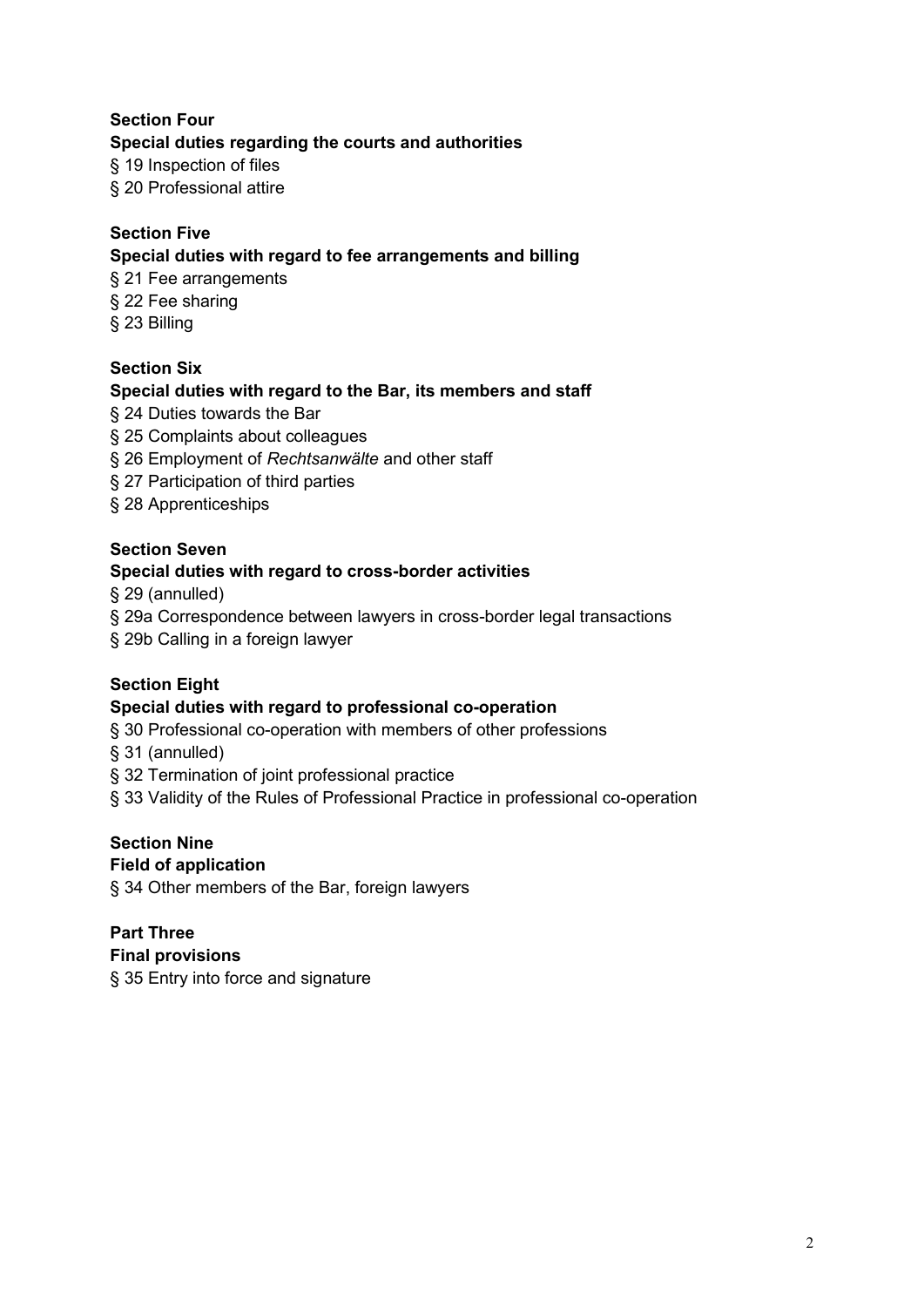## **Part One Free exercise of the profession**

## **§ 1 Freedom of legal practice**

- (1) The Rechtsanwalt exercises his profession freely, independently, as a member of a selfdetermined and self-regulated profession, subject only to the law and the Rules of Professional Practice.
- (2) The Rechtsanwalt's freedom rights are a safeguard of the citizen's participation in the law. His activities serve the realization of a society governed by the rule of law.
- (3) As an independent adviser and representative in all legal matters, the Rechtsanwalt has to protect his client from a loss of rights. He has to accompany the client with a view to shaping the law, avoiding conflicts and settling disputes. He has to protect him from wrong decisions taken by the courts and authorities and has to act as his client's safeguard against unconstitutional impairment of his rights and against the government exceeding its powers.

# **Part Two Professional duties Section One General professional and fundamental duties**

## **§ 2 Confidentiality**

- (1) The Rechtsanwalt has the right and the duty to observe confidentiality. This also applies after the Rechtsanwalt has ceased to act for a client.
- (2) The duty to observe confidentiality requires the Rechtsanwalt to take the organisational and technical measures that are necessary to protect confidentiality and are risk-adequate and reasonable for the profession of lawyer. Technical measures are sufficient when they satisfy the requirements of data protection law in cases where the latter is applicable. Other technical measures must also be state of the art. Para. 4 c) shall remain unaffected. The use of an electronic or other communication channel between the Rechtsanwalt and a client, which entails risks for the confidentiality of such communication, is permitted in any case if the client agrees to it. Agreement shall be assumed where the client proposes or starts communicating via this channel and continues to do so after the Rechtsanwalt has pointed out the risks, at least in general terms and without technical details.
- (3) A violation of the duty to observe confidentiality (§ 43 (a) (2) Federal Lawyers' Act) does not exist insofar as the law and regulations stipulate or permit an exception.
- (4) A violation does not exist where the Rechtsanwalt's conduct
	- a) is undertaken with the client's consent;

b) is necessary for the enforcement of or defence against justified claims arising from a case, or for the defence of the Rechtsanwalt's own interests, or

c) occurs in the framework of the firm's work processes outside the scope of application of § 43 (e) of the Federal Lawyers' Act and where they objectively correspond to normal conduct in social life as approved by the general public (social adequacy).

(5) The provisions of data protection law with regard to the protection of personal data shall remain unaffected.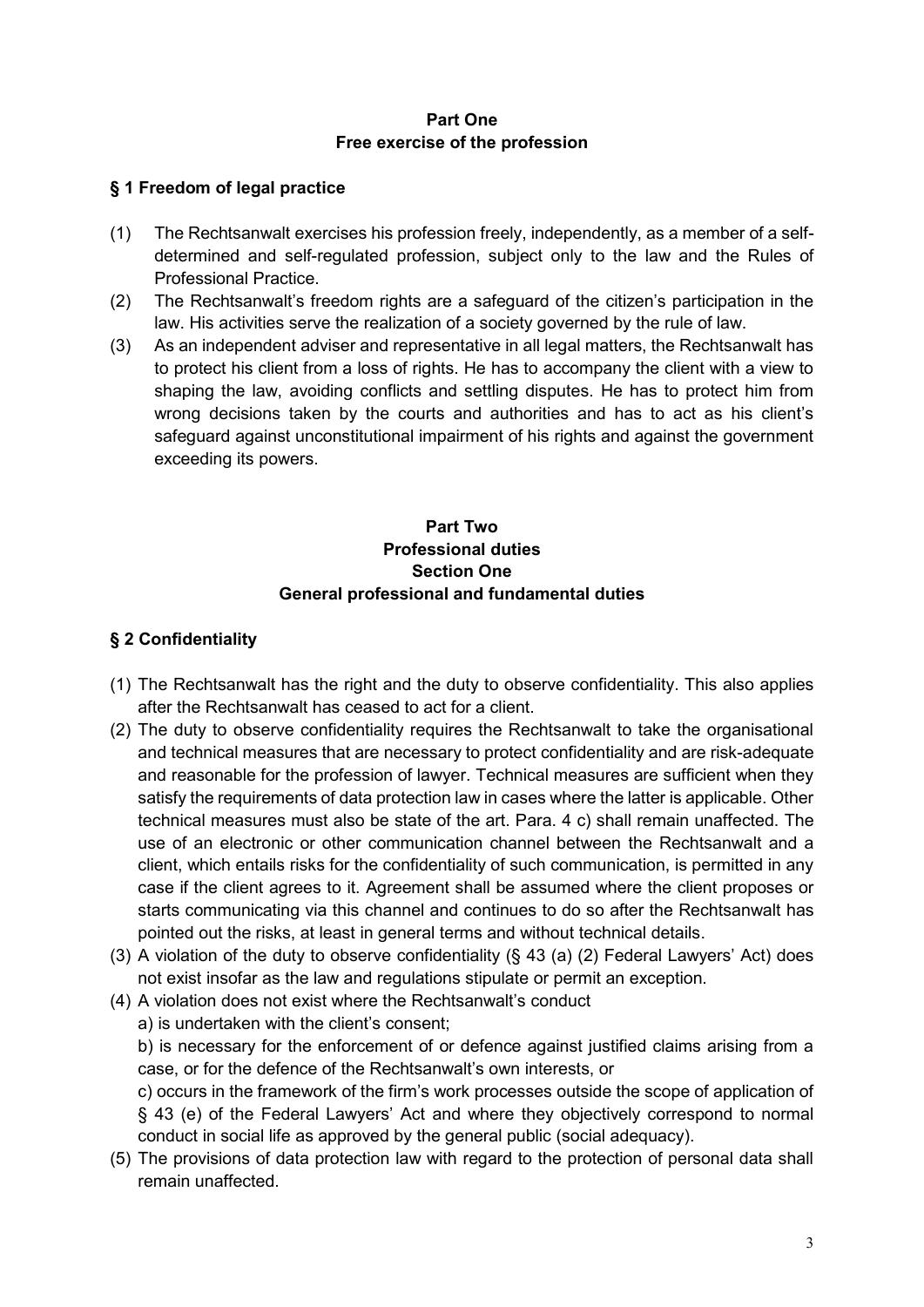#### **§ 3 Conflict of interest, refusal to accept instructions**

- (1) The Rechtsanwalt must refrain from acting for a new party if he has advised or represented another party in the same matter, if there is a conflict of interest or if he has been seized with the matter in any other professional way as defined in § 45 of the Federal Lawyers' Act. During an ongoing case the Rechtsanwalt must neither accept any assets from the client and/or opponent for the purpose of holding them in trust or for safekeeping for both parties.
- (2) The prohibition specified in paragraph (1) also applies to all Rechtsanwälte connected with him in joint practice or through shared office premises, regardless of the legal or organisational set-up. Sentence 1 does not apply where, in a particular case, the clients involved in a case presenting a conflict of interest have expressly agreed, following comprehensive information, to be represented by the Rechtsanwalt, and where this is not against the interests of the proper administration of justice. Information shall be provided in writing, as well as the declaration of agreement.
- (3) Paragraphs (1) and (2) also apply if the Rechtsanwalt leaves one joint practice or shared office to work in another joint practice or shared office.
- (4) If a Rechtsanwalt realises that he acts in violation of paragraphs (1) to (3) he shall inform his clients immediately and must cease to act for all clients involved in the same matter.
- (5) The aforementioned provisions do not affect the duty to observe confidentiality.

## **§ 4 Clients' money and other assets**

- (1) In compliance with the duties arising from § 43a(5) of the Federal Lawyers' Act, the Rechtsanwalt shall hold clients' money in third party accounts.
- (2) Clients' money and other assets, in particular securities and other deeds of a financial nature shall be passed on to the entitled immediately. As long as this is not possible, clients' money has to be held in third party accounts. These are usually current accounts. The amount held in a collective clients' account must not exceed 15,000.00 € per party and shall not be held for more than one month. Other assets have to be held separately. The aforementioned provisions do not apply as long as something else has been agreed in writing. A statement of clients' money shall be established promptly, upon termination of instructions at the latest.
- (3) A Rechtsanwalt shall not deduct his legal costs from a client's funds which have been earmarked for payment to someone other than that client.

#### **§ 5 Office, further office and branch office**

The Rechtsanwalt is obliged to fulfil the material, personnel and organisational prerequisites for the exercise of his profession at his office, further office and branch office.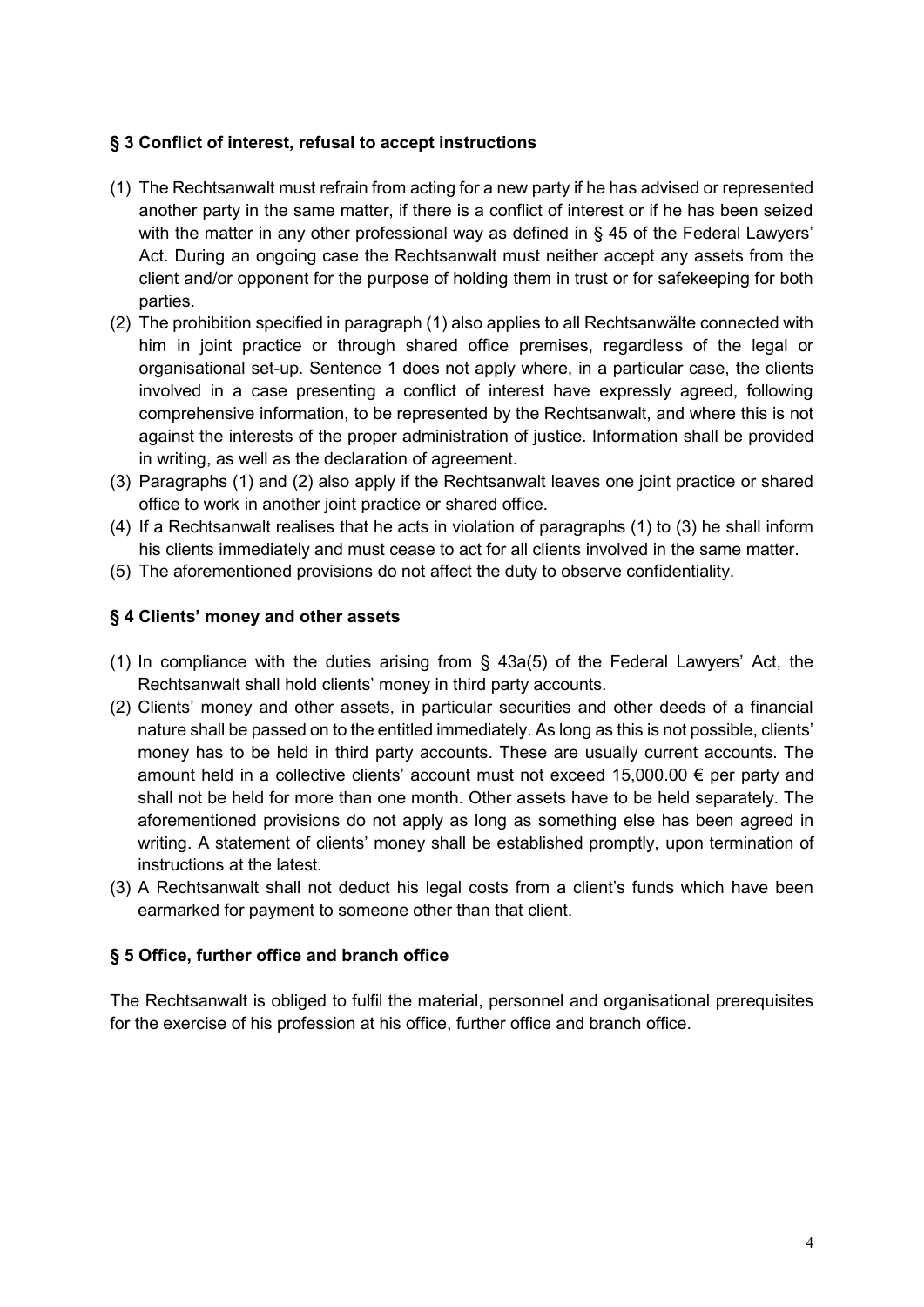#### **Section Two Special duties with regard to publicity**

## **§ 6 Publicity**

- (1) A Rechtsanwalt may give personal information and information about his services provided the information supplied is objective and relates to his professional activities.
- (2) Publicity as to success rates or turnover is not permitted if it is misleading. References to cases and clients may only be made provided the respective client has explicitly given his consent.
- (3) A Rechtsanwalt shall not participate in an effort designed to make third parties conduct publicity for him which he himself is not permitted to conduct.

## **§ 7 Reference to individual professional practice areas**

- (1) Apart from references made to "Fachanwalt" specialisations**\*** , individual areas of professional practice may be mentioned only on the condition that the Rechtsanwalt can prove that he has acquired special knowledge in the mentioned area through training, professional experience, through publications or in any other way. If a Rechtsanwalt uses qualifying additions, he must have the respective theoretical knowledge as well as extensive practice experience in the area referred to.
- (2) References made in accordance with paragraph (1) are not allowed where they create a danger of confusion with "Fachanwalt" specialisations or where they are otherwise misleading.
- (3) Where Rechtsanwälte practice jointly and in respect of other forms of professional cooperation, the aforementioned provisions apply mutatis mutandis.

# **§ 7a Mediator**

A Rechtsanwalt who uses the title of mediator must fulfil the requirements of  $\S 5$  (1) of the Mediation Act (*Mediationsgesetz*) with regard to education and training, theoretical knowledge and practical experience.

## **§ 8 Declaration of joint professional practice and other forms of professional cooperation**

Where Rechtsanwälte associate to practice jointly, their co-operation may be publicized only where it occurs in the form of a professional partnership or in any other way with professionals mentioned in § 59a Federal Lawyers' Act. Publicizing any other form of professional cooperation is permissible, provided it does not give the impression of joint practice.

# **§ 9 Designation of a firm**

 $\overline{a}$ 

A designation must be used uniformly.

<sup>\*</sup> Note: in order to be able to use the title "Fachanwalt", a lawyer has to acquire exceptional theoretical and practical knowledge in a chosen area of specialisation and has to pass an additional exam.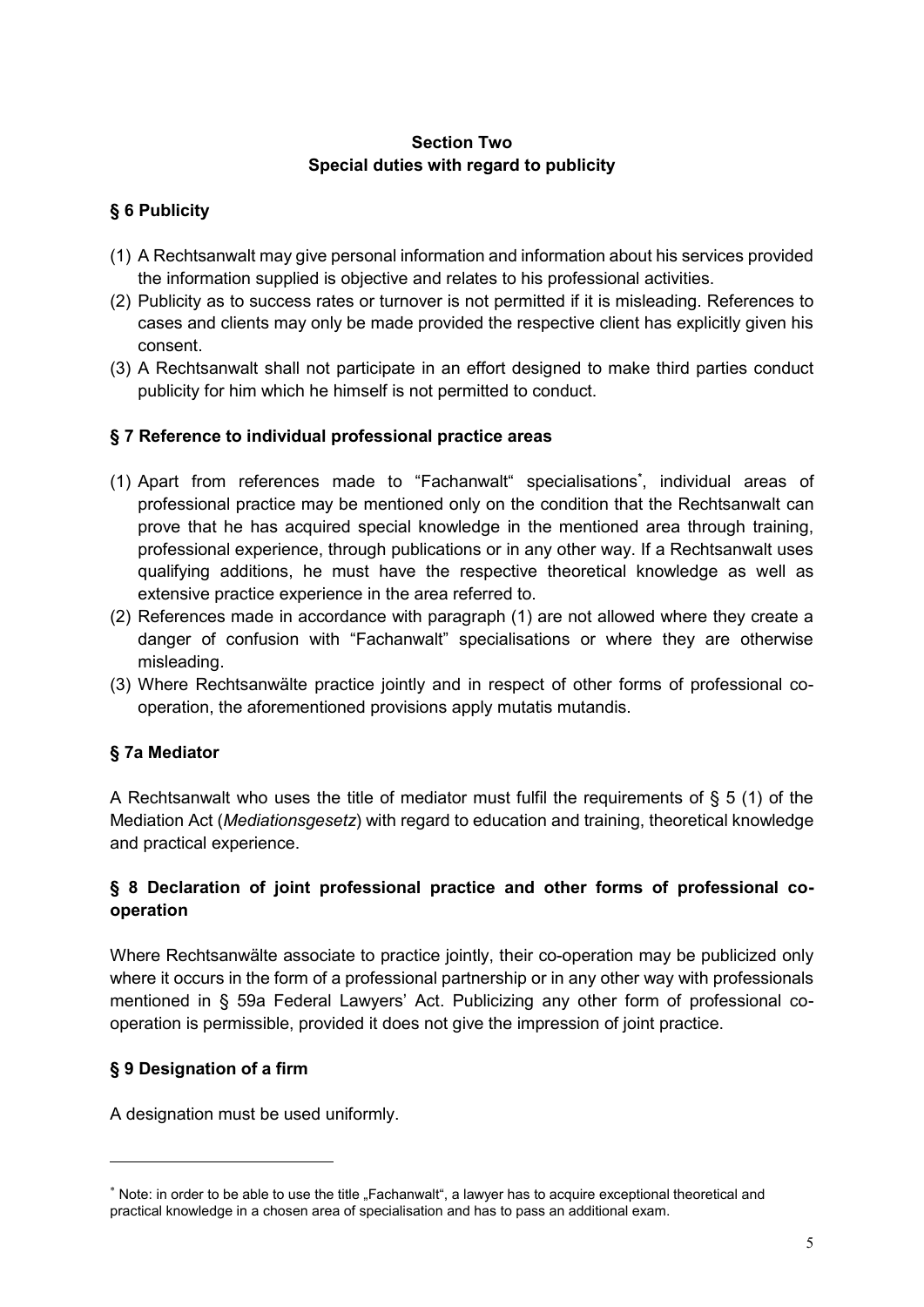# **§ 10 Headed notepaper**

- (1) The Rechtsanwalt shall mention his office address on the letterhead. The office address is the address stated as such in the Register of Rechtsanwälte (§ 31 (3) no. 2, first half sentence, and § 27 (1) Federal Lawyers' Act). Where more than one office, one or more branch offices are maintained, the respective addresses of all Rechtsanwälte mentioned on the letterhead have to be mentioned.
- (2) Even where a law firm uses a designation, the names of all partners have to be mentioned on the firm's notepaper with at least one first name written out in full. The same applies to names of other persons included in a designation as defined by § 9. The number of partners, employed or independent staff mentioned in the firm's letterhead must be at least equivalent to those mentioned in the designation.
- (3) Where Rechtsanwälte have established a professional co-operation with members of other professions, the specific professional titles of the latter have to be mentioned.
- (4) The names of retired practice owners, partners, employed or independent staff may only be kept on the letterhead if their retirement is made clear.

## **Section Three Special duties with regard to accepting, handling and terminating instructions**

## **§ 11 Handling of cases and informing the client**

- (1) The Rechtsanwalt has the duty to work on a case in a timely manner and shall inform his client promptly about any events and measures taken which are relevant to the progress of the matter. In particular, the client shall be informed about any important documents received or sent.
- (2) Client inquiries shall be answered promptly.

# **§ 12 Avoiding the opposing counsel**

- (1) The Rechtsanwalt must not contact or negotiate with another party directly, without prior consent of that party's Rechtsanwalt.
- (2) This does not apply in case of imminent danger. In such a case the Rechtsanwalt of the other party shall be informed immediately; copies of written communications shall be sent to him immediately.

# **§ 13 (***annulled***) 2**

 $\overline{a}$ 

## **§ 14 Service of documents**

The Rechtsanwalt shall accept documents properly sent by courts, authorities and lawyers and notify the receipt thereof immediately, indicating the date on the certificate attesting the receipt. If the Rechtsanwalt refuses to assist the service of a document that does not fulfil the formal conditions of service, he shall notify the sender immediately.

 $^2$  Annulled by a decision of the BVerfG of 14 December 1999, Federal Law Gazette 2000 I, 54 = BRAK-Mitt. 2000, 36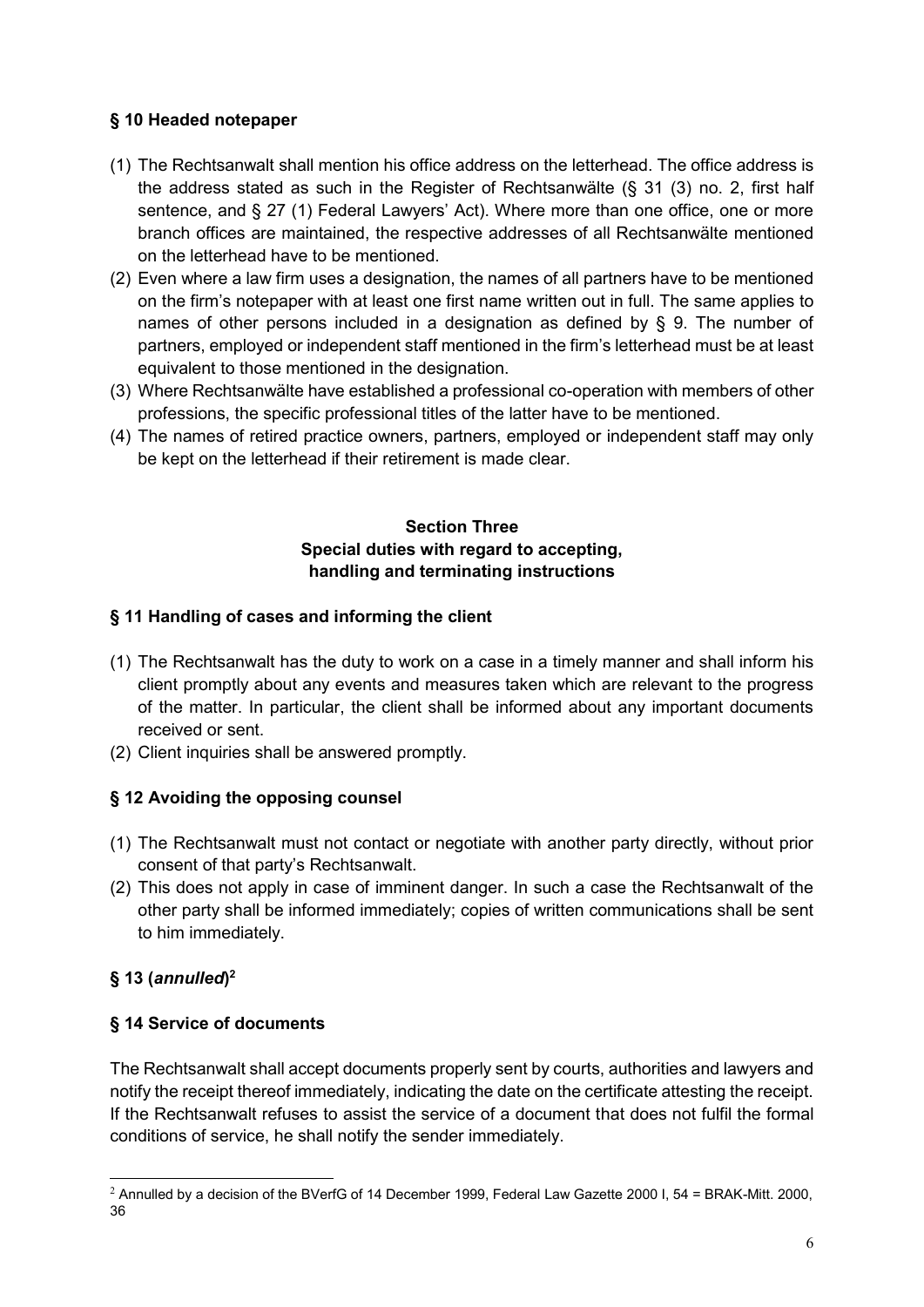# **§ 15 Change of instructions**

- (1) The Rechtsanwalt who takes over a case previously dealt with by another Rechtsanwalt shall ensure that the latter is informed about this take-over immediately.
- (2) The Rechtsanwalt who accepts instructions for a case already handled by another Rechtsanwalt shall inform the latter thereof immediately.
- (3) Paragraphs (1) and (2) do not apply if the Rechtsanwalt only provides advice.

# **§ 16 Legal aid and legal advice aid**

- (1) The Rechtsanwalt has the duty to inform his client about the availability of legal aid where there is a justified reason to do so.
- (2) If legal aid is granted, the Rechtsanwalt may only accept any kind of payment from his client or third parties if it is made voluntarily and provided that the client or the third party know that they are not obliged to make such payments.

## **§ 16a Refusal of legal advice aid**

#### (1) (*annulled*)

(2) The Rechtsanwalt is under no obligation to apply for legal advice aid.

(3) The Rechtsanwalt may refuse or terminate legal advice aid in a particular case for an important reason. An important reason may lie in the person of the Rechtsanwalt or in the person or the conduct of the client. An important reason may also be the fact that the approval of legal advice aid does not comply with the conditions set out in the Legal Advice Aid Act (*Beratungshilfegesetz*). An important reason exists, in particular, if:

- a) the Rechtsanwalt is prevented from providing advice/representing a client because of illness or an excessive workload;
- b) (*annulled*)
- c) the client who is entitled to legal advice aid refuses the cooperation necessary to work on the case;
- d) the relationship of mutual trust between the Rechtsanwalt and the client is seriously disturbed for reasons related to the client as a person or because of the client's conduct;
- e) it turns out that the client's income and/or assets do not justify the granting of legal advice aid;
- f) (*annulled*)
- g) (*annulled*)

# **§ 17 Retention of reference files**

A Rechtsanwalt who refuses to hand over reference files (§ 50(3), (4) Federal Lawyers' Act) can still satisfy his client's legitimate interest in the release of such files by providing him with copies thereof, unless his client has a particular interest in the originals. In this case the Rechtsanwalt may offer to give the originals in trust to another Rechtsanwalt instructed by the client, if this satisfies the legitimate interest of the client.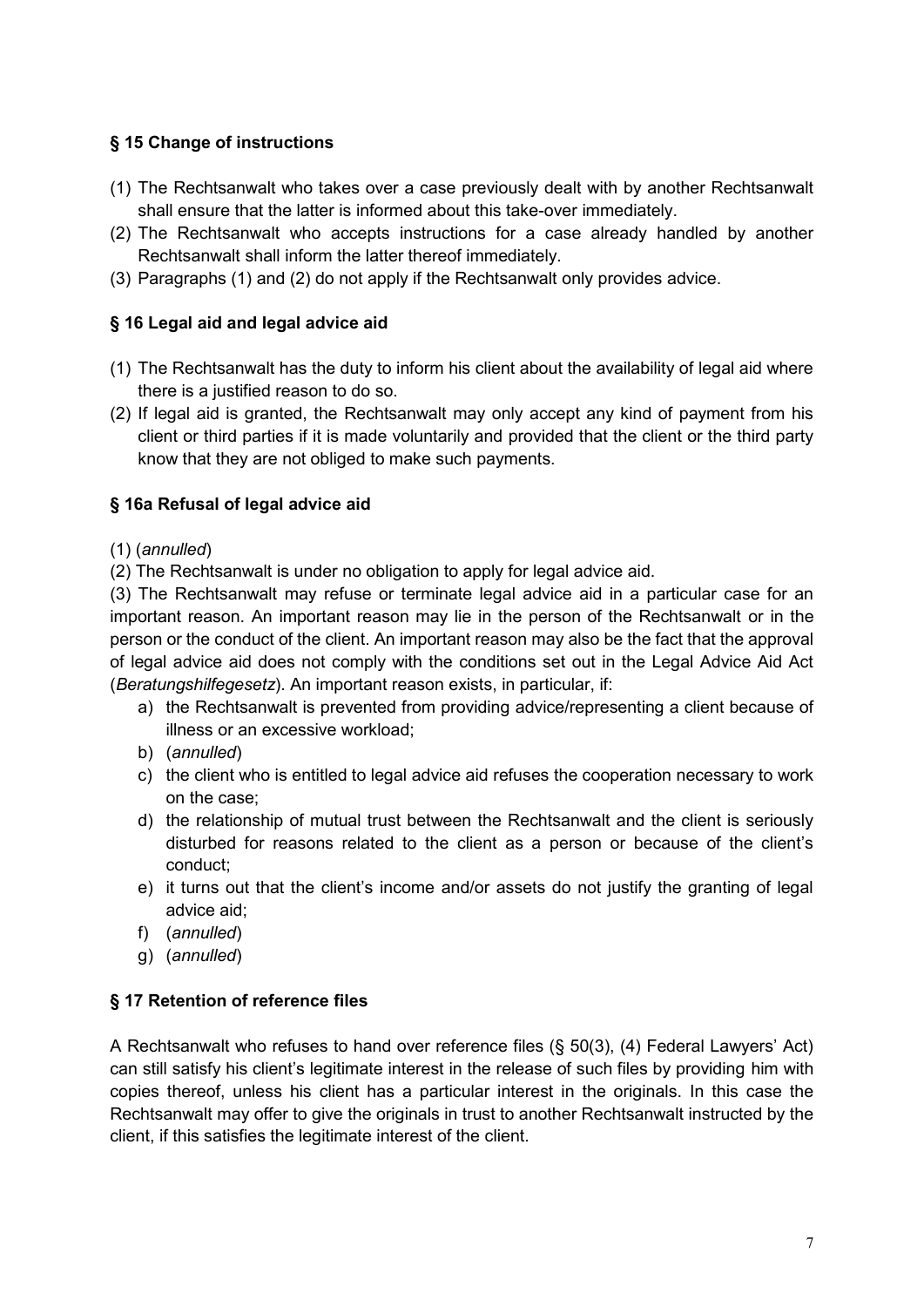### **§ 18 Conciliation, arbitration and mediation**

If the Rechtsanwalt acts as a conciliator, arbitrator or mediator, he is subject to the rules of professional law.

## **Section Four Special duties regarding the courts and authorities**

#### **§ 19 Inspection of files**

- (1) A Rechtsanwalt who receives original documents from the courts and authorities for inspection must only hand them over to his office staff. This also applies to the file as a whole when it is handled within the Rechtsanwalt's office. The documents shall be stored with great care and must be returned immediately. When they are photocopied or duplicated in any other way, it shall be ensured that unauthorised persons do not obtain knowledge of them.
- (2) Photocopies and duplicates may be handed over to the client. However, where legal provisions or a legitimate order issued by the body giving out the files limit the right to inspect the files, the Rechtsanwalt shall respect these provisions when transmitting the file's contents to clients or any other persons.

#### **§ 20 Professional attire**

Where this is customary, the Rechtsanwalt wears a robe when appearing in court. There is no professional duty regarding the appearance in a robe before a civil *Amtsgericht* (local District Court).

# **Section Five Special duties with regard to fee agreements and billing**

## **§ 21 Fee agreements**

- (1) The prohibition to charge or agree upon fees that are less than the legally prescribed fees also applies to relations with third parties which pay the fees instead of or together with the client, or who have committed themselves vis-à-vis the client to exempt the client from all accruing charges.
- $(2)$  (annulled)<sup>3</sup>.

 $\overline{a}$ 

## **§ 22 Fee sharing**

In terms of § 49b(3), sentences 2 and 3 Federal Lawyers' Act, adequate remuneration usually means fees split into equal amounts regardless of whether they are reimbursable or not.

 $3$  Annulled by a decision of the Federal Ministry of Justice of 7 March 1997, Federal Gazette of 8 March 1997 = BRAK-Mitt. 1997, 81.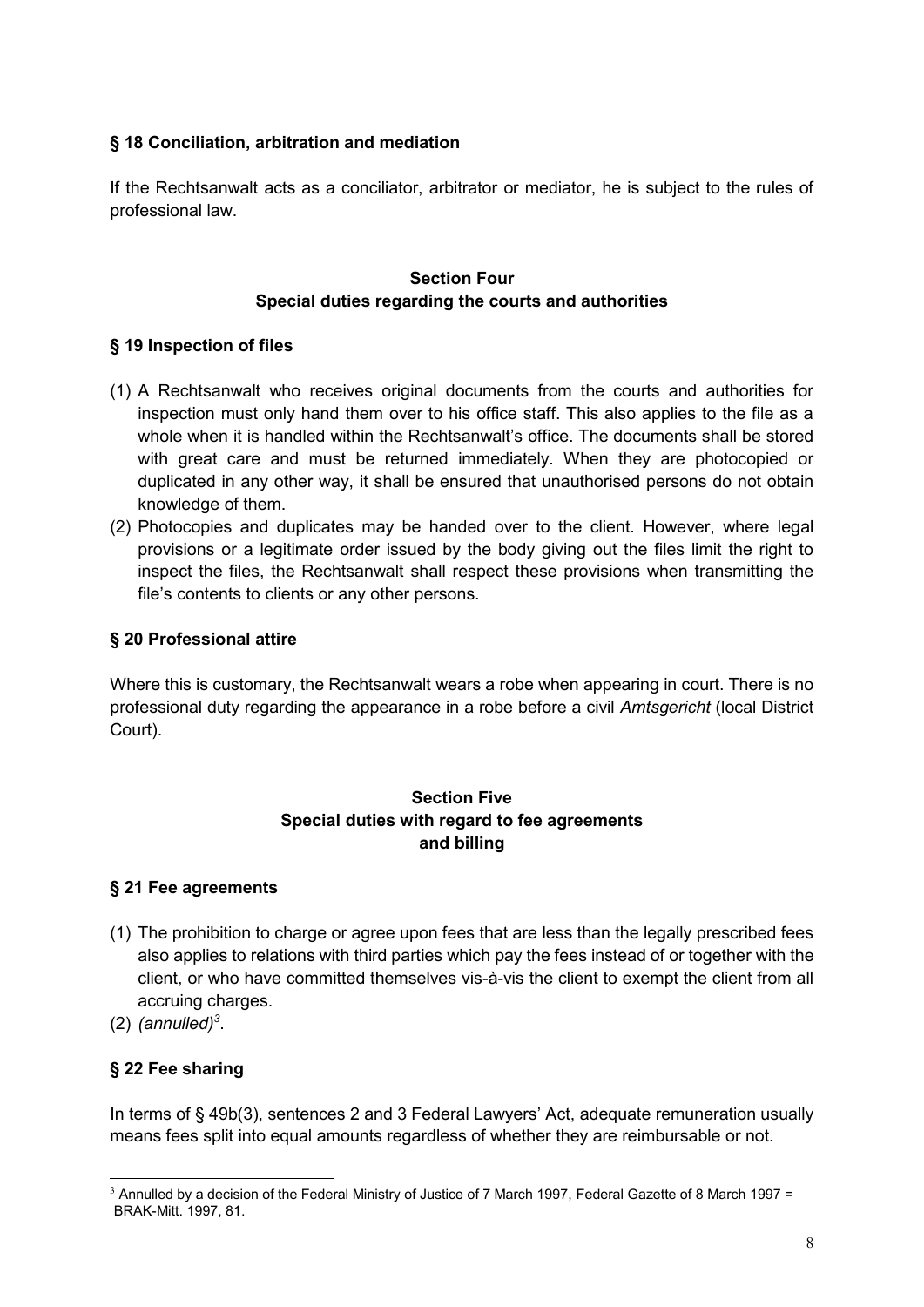# **§ 23 Billing**

Upon termination of a retainer, at the latest, the Rechtsanwalt shall promptly draw up a statement for the client and/or the party liable to pay the fees listing fees paid in advance and shall pay out the credit balance calculated by him.

## **Section Six Special duties with regard to the Bar, its members and staff**

#### **§ 24 Duties towards the Bar**

(1) Of his own accord, the Rechtsanwalt shall notify the Council of the Bar promptly of:

- 1. a change of name,
- 2. the establishment of and changes in office and home addresses,
- 3. the means of telecommunication used in the office and the respective numbers,
- 4. the entering into or the dissolution of a partnership, a *Partnerschaftsgesellschaft\** or any other association for joint exercise of the profession,
- 5. the commencement and termination of employment relations with Rechtsanwälte.

\* A certain form of partnership defined in the "Partnerschaftsgesellschaftsgesetz".

(2) In order to comply with the duties regarding the Rechtsanwalt's obligation to furnish information as enumerated in § 56 Federal Lawyers' Act, the Rechtsanwalt shall provide comprehensive information to the Council of the Bar and shall produce the relevant documents upon request.

## **§ 25 Complaints about colleagues**

If a Rechtsanwalt wishes to draw a colleague's attention to the fact that he is violating a professional duty, this must be done confidentially, unless the client's or the Rechtsanwalt's interests call for a different kind of response.

#### **§ 26 Employment of Rechtsanwälte and other staff**

- (1) Rechtsanwälte must only be employed on appropriate terms. Appropriate terms are conditions which:
- a) allow adequate case work, taking into consideration the employed Rechtsanwalt's experience and the liability risk of the employer,
- b) ensure a remuneration of the employed Rechtsanwalt which is commensurate with his qualification, performance and scope of activity as well as the advantages resulting from this activity for the employing Rechtsanwalt,
- c) allow the employed Rechtsanwalt to, upon request, dedicate an adequate amount of time to further training,
- d) provide for adequate compensation payments where a prohibition of competition has been agreed.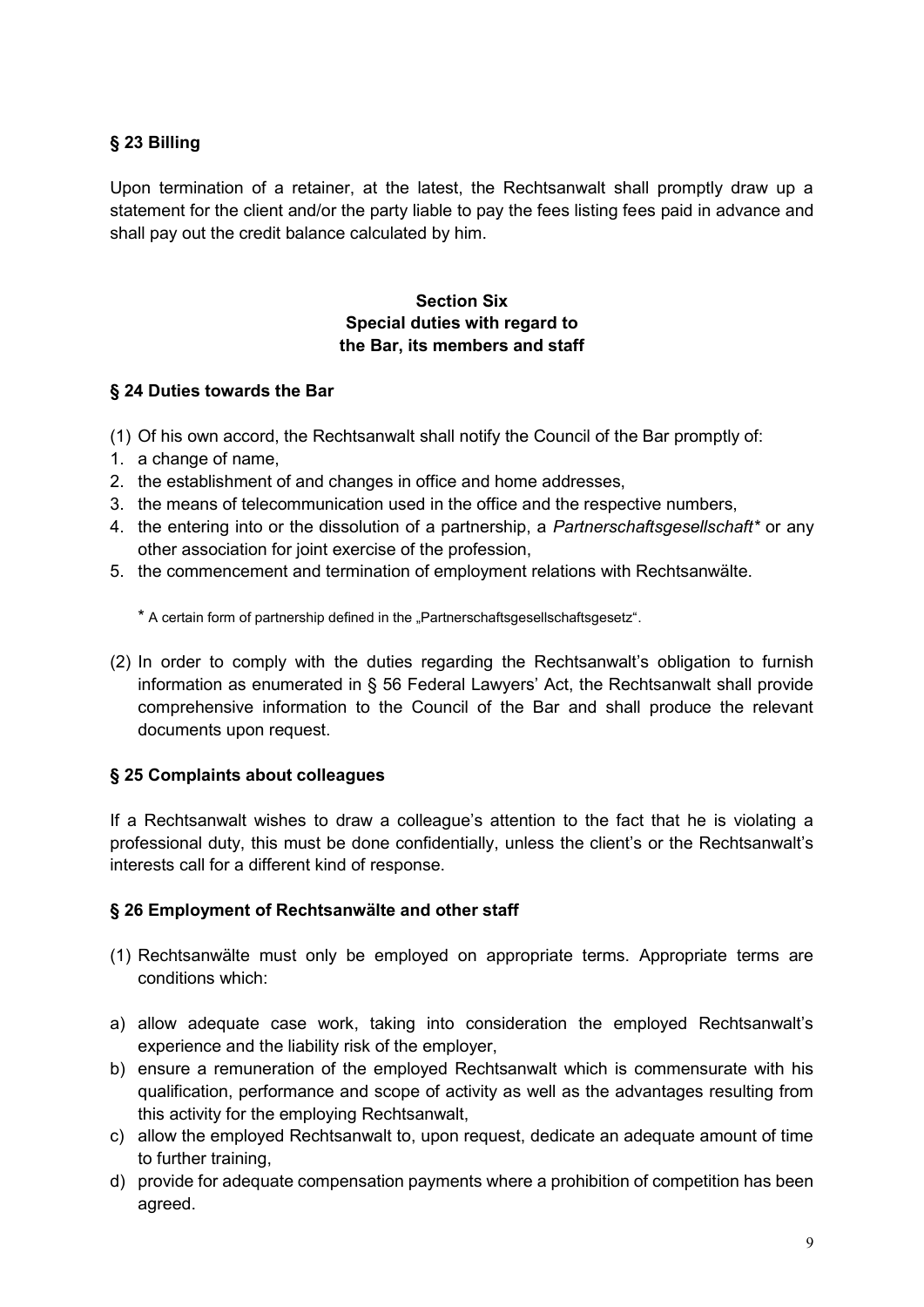(2) The Rechtsanwalt must not employ other staff and apprentices on inappropriate terms.

# **§ 27 Participation of third parties**

Third parties who do not co-operate with a Rechtsanwalt on the basis of a joint exercise of the profession must not participate in the economic result of legal activity. This does not apply to staff remuneration, pensions and related benefits, payments made for the take-over of a firm and payments which are made in the course of the settlement of a professional co-operation.

## **§ 28 Apprenticeships**

The Rechtsanwalt shall ensure that the activities of an apprentice undergoing training in his firm are geared towards the accomplishment of the educational goal.

### **Section Seven Special duties with regard to cross-border activities**

## **§ 29 (annulled)**

## **§ 29a Correspondence between lawyers in cross-border legal transactions**

The Rechtsanwalt has a duty, after having consulted his client, to reply to the question asked by a foreign lawyer as to whether he can exchange information or communicate "confidentially" vis-à-vis his client, or "without prejudice" (i.e. excluding use against the foreign lawyer or his client at a later stage).

## **§ 29b Calling in a foreign lawyer**

Where a Rechtsanwalt calls in a foreign lawyer, the Rechtsanwalt must inform that lawyer of any indisposition to take on himself an obligation or liability for the fees, costs and expenses incurred by the foreign lawyer, which may result from his involvement/engagement.

## **Section Eight Special duties with regard to professional co-operation**

## **§ 30 Professional co-operation with members of other professions**

A Rechtsanwalt may only co-operate in a professional association with members of other professions as defined in § 59a (1) Federal Lawyers' Act in the form of a partnership or in any other way of joint practice, or in a joint office, if they respect the Rules of Professional Practice of the legal profession. This also applies to practise in association with members of other professions as defined in § 59a (2) Federal Lawyers' Act, provided they practise in the Federal Republic of Germany.

## **§ 31 (***annulled***)**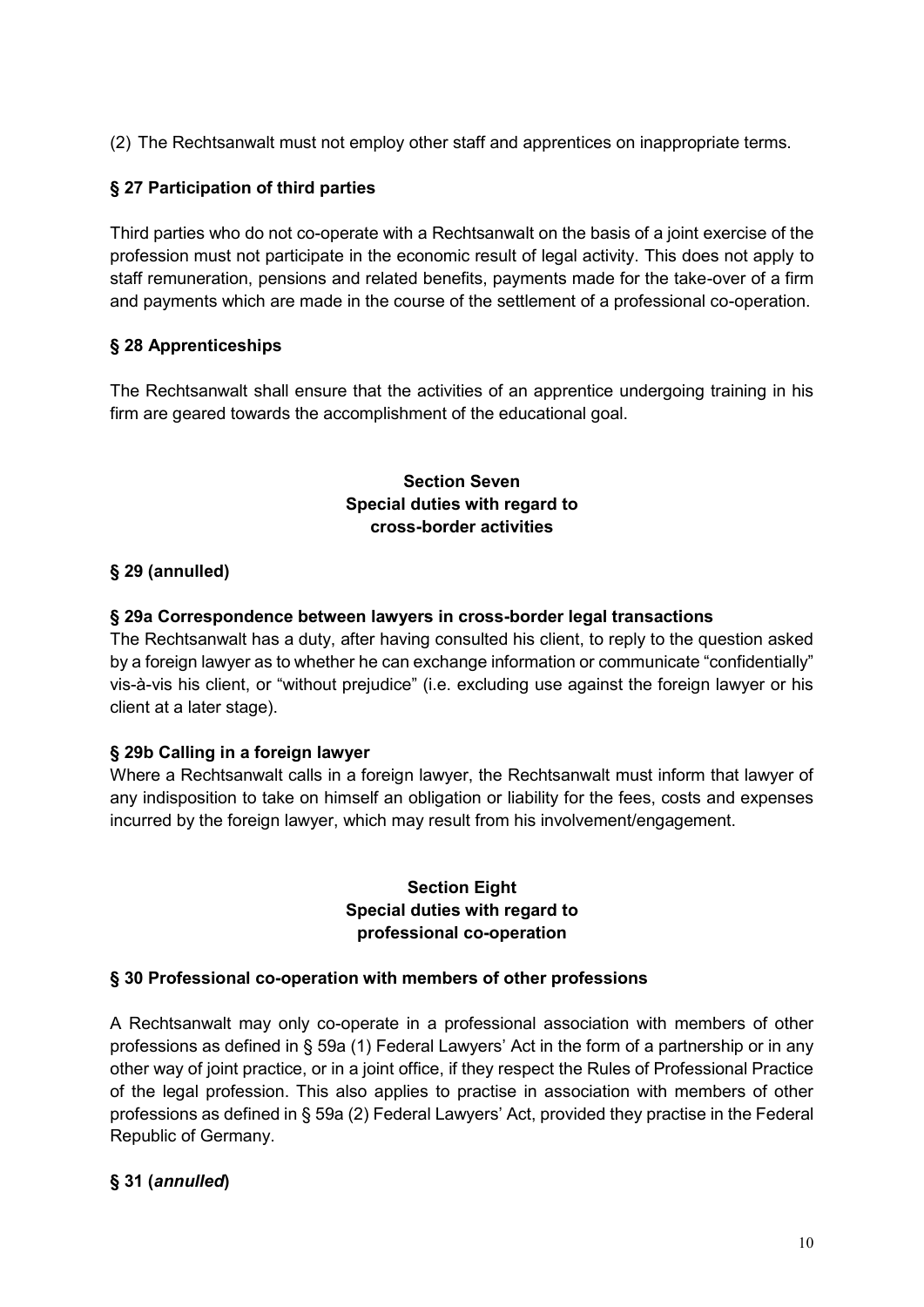## **§ 32 Termination of joint professional practice**

- (1) In the event of dissolution of a partnership and in the absence of other contractual arrangements, the partners shall ask the clients who they wish current matters to be dealt with in the future. If the former partners do not agree on how to put this question to the clients, they shall issue a joint circular letter. If the former partners cannot agree on such a letter, each of the partners may obtain the decision of the clients individually. The outgoing partner may affix a note concerning his move at the former seat of the firm and on the firm's website for the period of one year. During this period, the remaining partner shall answer any inquiries as to the new address, telephone and fax numbers of the outgoing partner.
- (2) In the event of a partner leaving a partnership, paragraph (1) applies to those clients whose current matters the outgoing partner was handling at the time of his withdrawal or for whom he acted regularly prior to his departure. His right to inform all clients about his leaving the partnership remains unaffected.
- (3) Paragraph (1) and (2) apply *mutatis mutandis* to the termination of any other form of professional co-operation if it has acted like a partnership vis-à-vis third parties.

## **§ 33 Validity of the Rules of Professional Practice in professional co-operation**

- (1) Insofar as the provisions of the present Rules of Professional Practice provide for rights and duties of the Rechtsanwalt with a view to the partnership as a form of joint professional practice, they apply *mutatis mutandis* to all other legal forms of joint professional practice.
- (2) In any kind of professional co-operation every Rechtsanwalt shall ensure that the provisions of the present Rules of Professional Practice are also respected by the organisation as a whole.

## **Section Nine Field of application**

## **§ 34 Other members of the Bar, foreign lawyers**

- (1) As far as European lawyers as defined in § 1 et seq. of the Law regulating the activity of European lawyers in Germany (EuRAG) and their activity in the Federal Republic of Germany are concerned, § 1 to § 33 and annexes apply *mutatis mutandis*.
- (2) European lawyers pursuing a temporary activity in the Federal Republic of Germany in accordance with § 25 et seq. EuRAG, are subject to the provisions of § 1 to § 33 which apply in accordance with § 27 EuRAG and *mutatis mutandis*.
- (3) Regarding lawyers from other States who are members of a Bar as defined in § 206 and § 207 Federal Lawyers' Act, § 1 to § 33 and annexes apply *mutatis mutandis* as far as their activity in the Federal Republic of Germany is concerned.
- (4) Lawyers who are members of a Bar in accordance with § 209 of the Federal Lawyers' Act, are subject to § 2 to § 19, § 21 to § 33 and annexes, which apply *mutatis mutandis*.